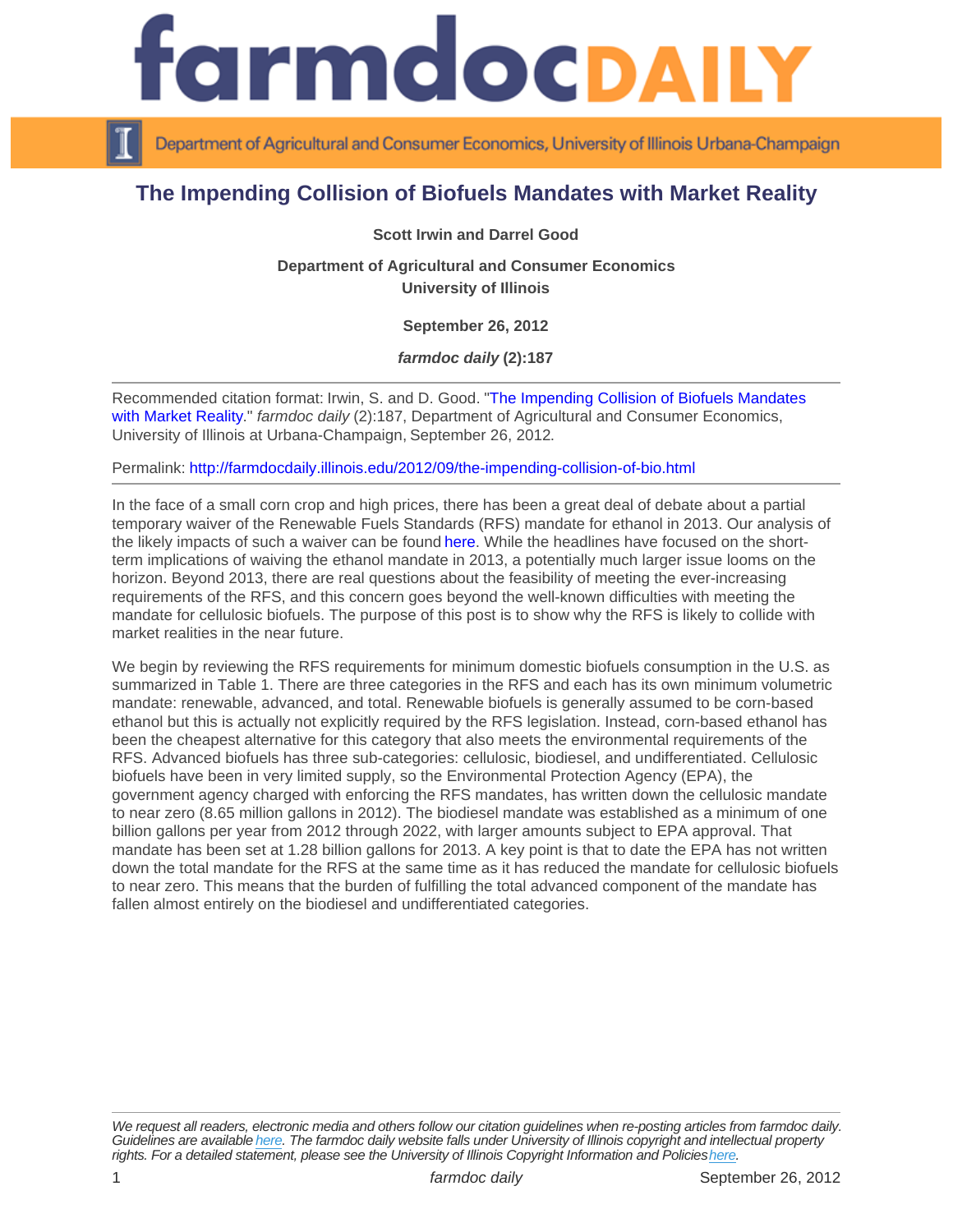There are two separate but related issues surrounding the implementation of the RFS in the near future. One is the so-called blend wall for renewable biofuels (almost entirely ethanol) and the second is the availability of advanced biofuels feedstocks. We illustrate the effect of these issues using a baseline scenario for RFS implementation. Table 2 presents the RFS baseline for the next three years (2013- 2015) under the simplifying assumptions that (1) cellulosic mandates will continue to be written down to a level near zero, (2) the biodiesel mandate remains at 1.28 billion gallons, and (3) the total RFS is not changed.

Before proceeding with the analysis it is important to note two further considerations. First, fuels qualifying as biodiesel can be applied toward the biodiesel, undifferentiated advanced, or the renewable mandate. This reflects the nested structure of the RFS mandates based on the contribution of different biofuels in reducing greenhouse gas emissions. (See [this recent post](http://farmdocdaily.illinois.edu/2012/09/the_nested_structure_of_the_rf.html) by Nick Paulson and Seth Meyers for further details on the nested structure of the mandates.) Second, biodiesel has an ethanol equivalent of 1.5 for the purposes of RFS compliance so that a physical gallon of biodiesel counts as 1.5 gallons towards the advanced and total mandates, effectively reducing the physical gallons needed to meet the undifferentiated advanced biofuels mandate. In 2013, for example, 1.28 billion gallons of biodiesel would count as 1.92 billion gallons for meeting the advanced biofuels mandate, reducing the effective mandate for undifferentiated biofuels from 2.47 billion gallons to 830 million gallons. That mandate then could be met with an additional 553 million gallons of biodiesel (830/1.5), 830 million gallons of other advanced biofuels, or some combination of the two.

Blend Wall Issues for Renewable Biofuels

We have discussed the issue of the blend wall for renewable biofuels in a previous [post.](http://farmdocdaily.illinois.edu/2012/05/is_the_long_ethanol_boom_comin_1.html) The blend wall is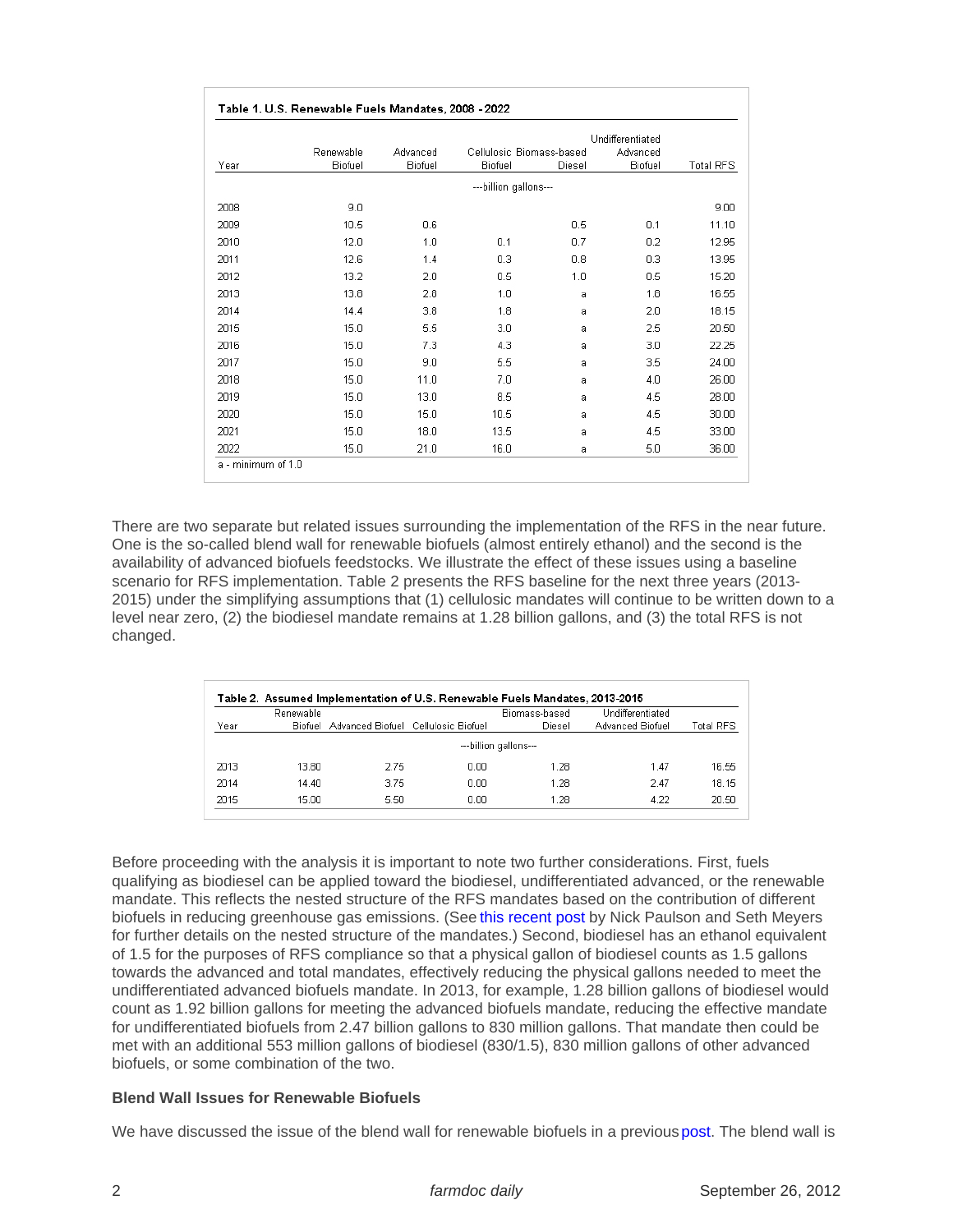reached when the ability to physically blend renewable biofuels in the domestic motor gasoline supply is reached. With renewable biofuels (ethanol) currently blended at mostly the 10 percent level (E-10) with small quantities of E-15 and E-85, the blend wall is just over 10 percent of domestic motor gasoline consumption. Estimates of the blend wall for 2008-2015 in volumetric terms are presented in Figure 1. The estimates are computed as 10 percent of the Energy Information Administration (EIA) figures for actual (2008-2011) or forecast (2012-2013) total finished motor gasoline consumption for the U.S. We assumed for this analysis the same forecast for 2014 and 2015 as currently forecast for 2013. This chart highlights the drop in motor gasoline consumption in the U.S. after 2010. For 2013, gasoline consumption is forecast at about 133 billion gallons, meaning that a maximum of just over 13.3 billion gallons of renewable biofuels can be blended if the vast majority of the blending is at the 10 percent level.

The impact of the blend wall and the RFS mandates will be evident starting in 2013. The mandate for 2013 is 13.8 billion gallons, which when compared to a blend wall of 13.3 billion gallons leaves a shortfall of about 500 million gallons in the consumption of renewable biofuels. There are three possible remedies for that shortfall. First, the blend wall can be expanded by more rapid implementation of E-15 and E-85 or by increasing domestic motor gasoline consumption. Second, discretionary blending of biodiesel (blending in quantities in excess of the 1.28 billion gallon mandate) could fill the gap. In 2013, for example, an additional 333 million gallons of biodiesel would be required to make up the entire 500 million gallon shortfall in renewable biofuel blending. Third, RIN credits from previous discretionary blending of renewable biofuels [\(estimated at 2.5 billion gallons](http://farmdocdaily.illinois.edu/2012/05/is_the_long_ethanol_boom_comin_1.html)) could be used to make up the difference between the mandate and the blend wall.

These alternatives provide a relatively straightforward solution to the blend wall in 2013, but the blend wall becomes much more problematic in 2014 and beyond. Without an increase in gasoline consumption or an increase in consumption of E-15 and E-85, the difference between the mandate and the physical ability to blend grows from 500 million gallons in 2013 to 1.1 billion gallons in 2014 and 1.7 billion gallons in 2015. RINS credits from previous discretionary blending would likely be exhausted sometime in 2014. If the blend wall could not be sufficiently expanded to blend 15 billion gallons of renewable biofuels by 2015, the mandate would have to be met with discretionary blending of biodiesel since the blend wall effectively caps the amount of ethanol that can be blended and qualify as advanced biofuel. The possibility that renewable mandates would have to be met with biodiesel leads directly to the second issue of the availability of feedstocks for biodiesel production.